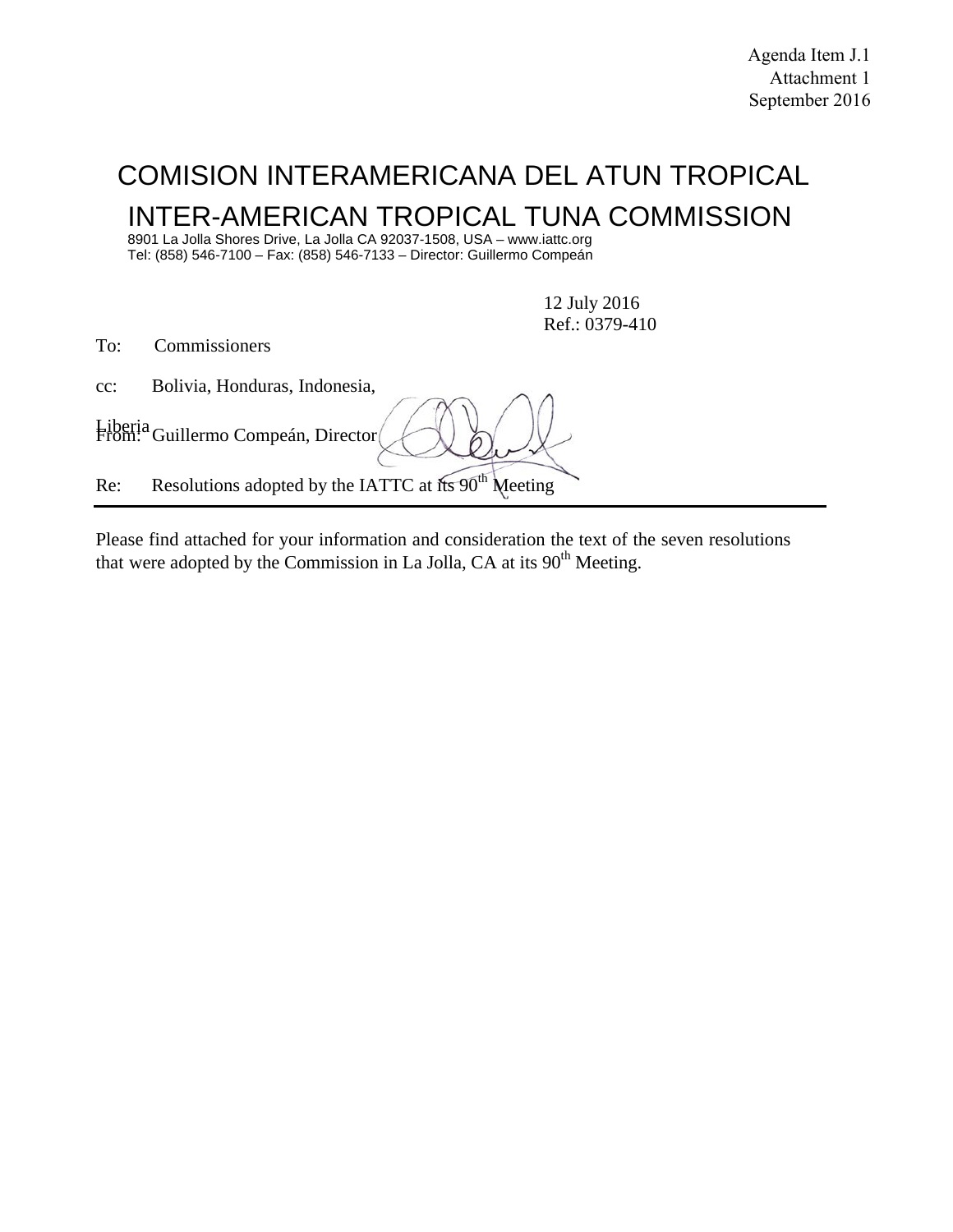# **INTER-AMERICAN TROPICAL TUNA COMMISSION 90TH MEETING**

**La Jolla, California (USA) 27 June-1 July 2016**

# **RESOLUTION C-16-01**

# **AMENDMENT OF RESOLUTION C-15-03 ON THE COLLECTION AND ANALYSES OF DATA ON FISH-AGGREGATING DEVICES**

*The Inter-American Tropical Tuna Commission (IATTC):*

*Taking into account* the best available scientific information on the status of the bigeye, yellowfin and skipjack stocks;

*Committed* to the long-term conservation and sustainable exploitation of fisheries in the eastern Pacific Ocean (EPO);

*Understanding* that all fishing gears, including fish-aggregating devices (FADs), have an effect on the stocks and the pelagic ecosystem in the EPO, and that such effects should be fully understood by the Members of the Commission;

*Attentive* to the provisions of IATTC Resolution C-99-07 on measures related to the regulation of FADs*;*

*Agreeing* that, to accurately provide the scientific advice necessary to effectively manage tuna fisheries in the EPO, it is necessary for the scientific staff of the IATTC to have access to, and analyze, the relevant data regarding such fisheries and gears, and for Commission Members to put in place measures as needed to collect such information in their fisheries;

*Acknowledging* that observers currently collect data on FADs in the EPO that have been examined by the IATTC staff (Document SAC-02-13) and that the Commission has adopted measures for further research on FADs; the significant effect that FADs may have on bigeye tuna spawning biomass, according to IATTC estimates (Document SAC-03-06); that skipjack tuna is captured on FADs and in unassociated schools in the EPO (Document SAC-03-03), and according to IATTC estimates, its exploitation rate has been increasing in recent years (Document SAC-03-07);

*Recognizing* that these measures need to be expanded and improved upon to ensure that the effects of the use of FADs on highly migratory fish stocks along with non-target, associated and dependent species, are fully understood and that the Commission can receive the best available scientific advice concerning mitigation of any negative effects;

*Committed* to ensuring that such scientific advice is taken into account in the development of the Commission's conservation and management measures concerning fishing for tunas;

*Noting* that the Scientific Advisory Committee (SAC) has recommended that the Commission should strengthen the work on FADs by holding a meeting involving managers, scientists, and other stakeholders;

*Noting* that, based on recent scientific analysis, the development of improved FAD designs, in particular non-entangling FADs, both drifting and anchored, helps reduce the incidence of entanglement of sharks, sea turtles and other species;

*Further noting* that whale sharks are particularly vulnerable to exploitation, including from fishing, and noting the ecological and economic value these species can bring to the EPO; and

*Concerned* about the potential effects of purse-seine operations on the status of whale sharks when deliberately or accidentally set upon;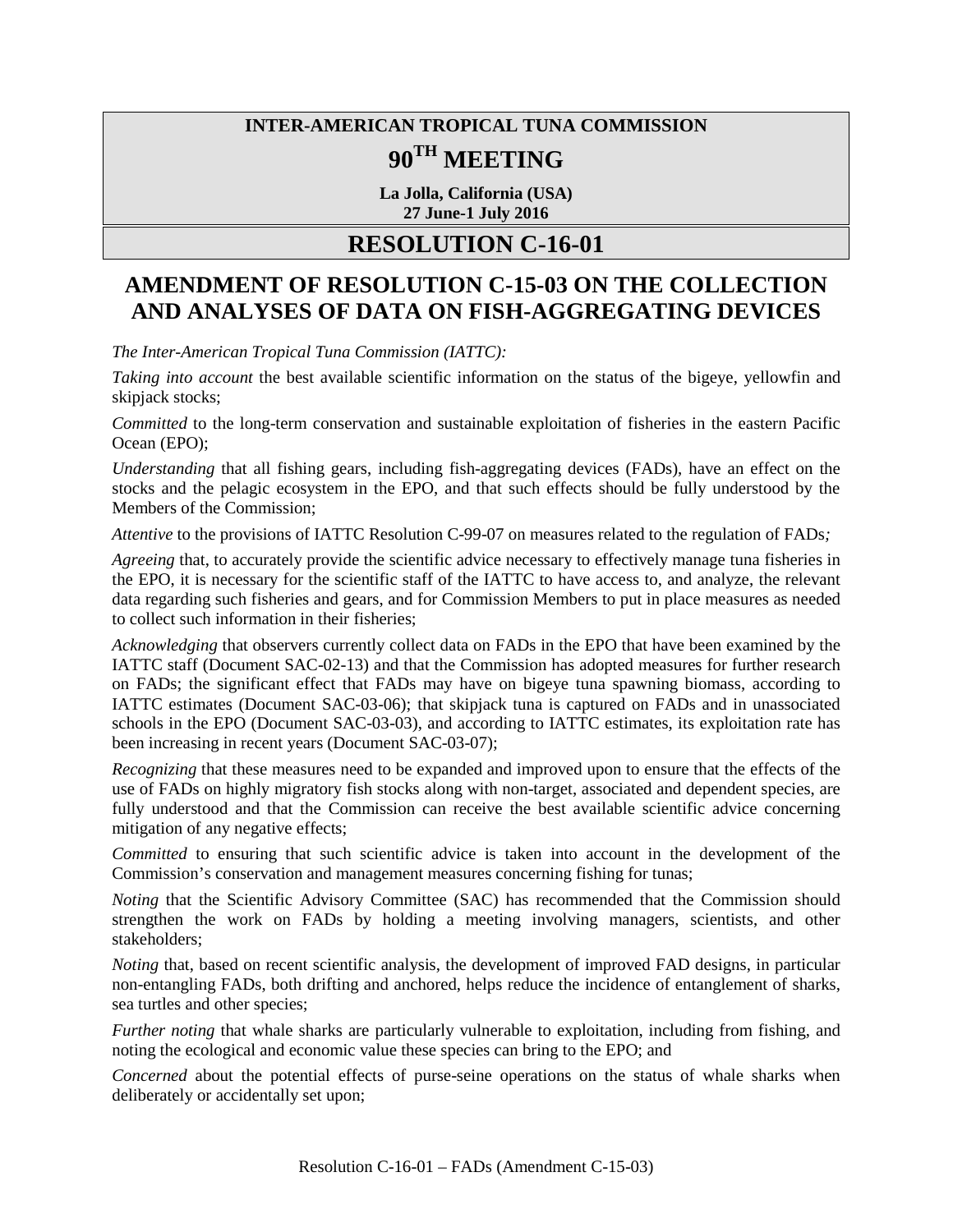#### *AGREES:*

1. For the purposes of this Resolution, the term "Fish-Aggregating Device" (FAD) means anchored, drifting, floating or submerged objects deployed and/or tracked by vessels, including through the use of radio and/or satellite buoys, for the purpose of aggregating target tuna species for purse-seine fishing operations.

#### **SECTION 1. FAD DATA COLLECTION**

- 2. Beginning 1 January 2017, CPCs shall require the owners and operators of all purse-seine vessels flying their flag, when fishing on FADs in the IATTC Convention Area, to collect and report the information contained in Annex I. The data may be collected through a dedicated logbook, modifications to regional logsheets, or other domestic reporting procedures.
- 3. CPCs shall provide the data collected for the previous calendar year, pursuant to Paragraph 2, which are available at the time of submission, to the Director. CPCs shall submit the data to the Director no later than 60 days prior to each regular meeting of the SAC.
- 4. No later than the IATTC annual meeting in 2018, the scientific staff of the IATTC, in coordination with the SAC, shall present to the Commission the preliminary results of its analyses of the information collected pursuant to Paragraph 2, and shall identify additional elements for data collection, as well as specific reporting formats, necessary to evaluate the effects of the use of FADs on the ecosystem of the EPO fishery. The analyses shall also incorporate information from data on FADs collected by observers through the *Flotsam Information Record*.
- 5. In addition, no later than the IATTC annual meeting in 2018, the scientific staff of the IATTC, in coordination with the SAC and taking into account the outcomes of the *Ad Hoc* Working Group on FADs, shall present to the Commission initial recommendations based on information collected, based on this resolution and through other mechanisms, for the management of FADs, including possible effects of FADs in the tuna fishery in the EPO. The Commission shall consider adopting management measures based on those recommendations, including a region-wide FAD management plan, and which may include, *inter alia*, recommendations regarding FAD deployments and FAD sets, the use of biodegradable materials in new and improved FADs and the gradual phasing out of FAD designs that do not mitigate the entanglement of sharks, sea turtles, and other species.
- 6. The scientific staff of the IATTC, in coordination with the SAC, shall also formulate recommendations for regulating the management of the affected stocks for presentation to the Commission, on the basis of the results of its analyses of the collected FAD information. Such recommendations shall include methods for limiting the capture of small bigeye and yellowfin tuna associated with fishing on FADs.
- 7. In 2018, compliance with the FAD reporting requirements of this Resolution will be comprehensively reviewed by the *Committee for the Review of the Implementation of Measures adopted by the Commission* and presented to the Commission.
- 8. Data collected pursuant to this resolution shall be treated under the rules established in the IATTC Resolution on Confidentiality.

### **SECTION 2. FAD IDENTIFICATION**

9. No later than 1 January 2017, CPCs shall require the owners and operators of their applicable flagged purse-seine fishing vessels to identify all FADs deployed or modified by such vessels in accordance with a Commission identification scheme detailed in footnote 1 of Annex 1.

### **SECTION 3. NON-ENTANGLING FADS**

- 10. To reduce the entanglement of sharks, sea turtles or any other species, the design and deployment of FADs should be based on the principles set out in Annex II.
- 11. Annex II is consistent with the 2015 recommendations of the scientific staff of the IATTC. The scientific staff of the IATTC, in coordination with the SAC, shall continue to review research results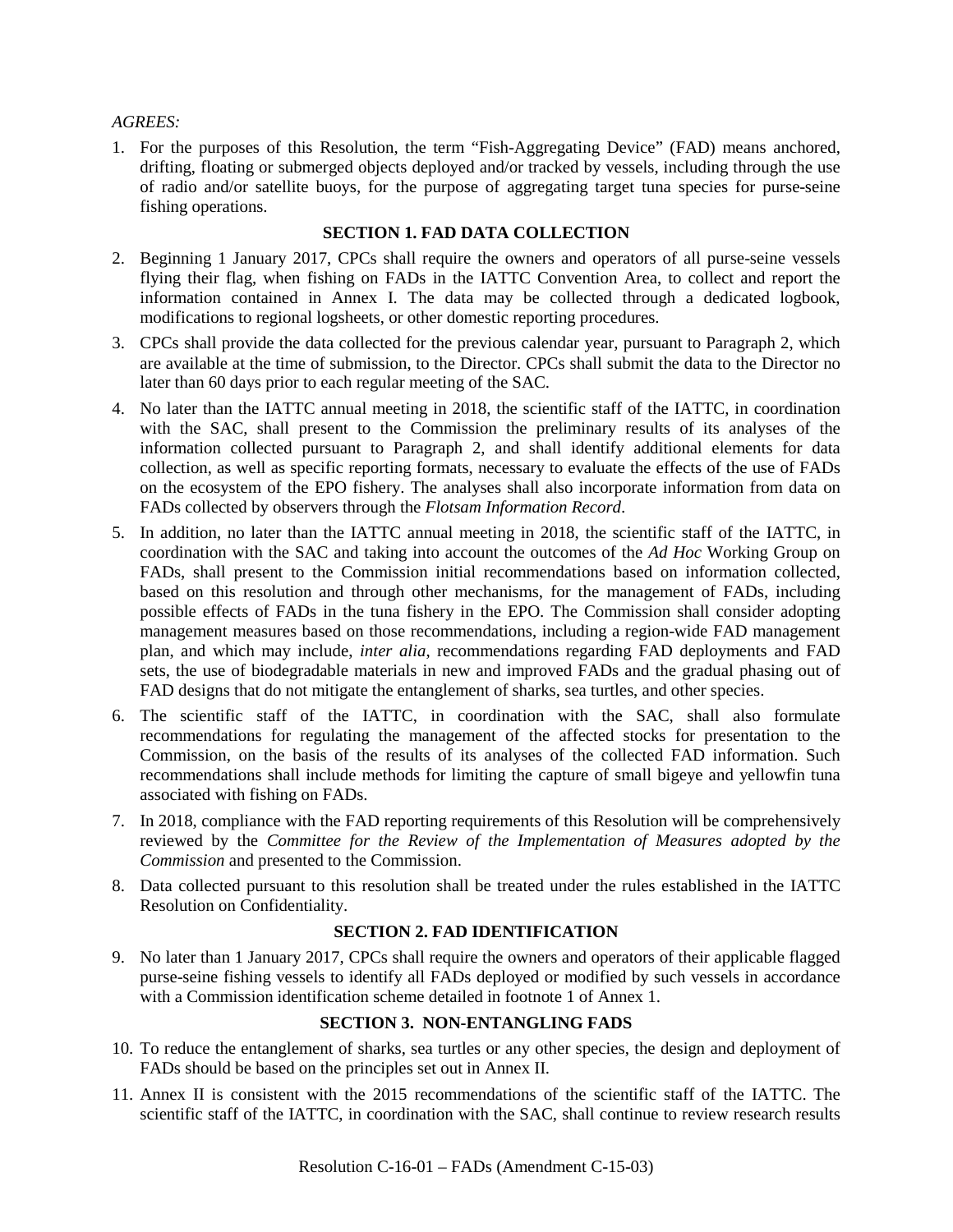on the use of non-entangling material and biodegrable material on FADs, and shall provide specific recommendations no later than the 2018 IATTC annual meeting, consistent with Paragraph 5.

### **SECTION 4. WHALE SHARKS**

- 12. CPCs shall prohibit their flag vessels from setting a purse-seine net on a school of tuna associated with a live whale shark, if the animal is sighted prior to the commencement of the set.
- 13. CPCs shall require that, in the event that a whale shark is not deliberately encircled in the purse-seine net, the master of the vessel shall:
	- a. ensure that all reasonable steps are taken to ensure its safe release; and
	- b. report the incident to the relevant authority of the flag CPC, including the number of individuals, details of how and why the encirclement happened, where it occurred, steps taken to ensure safe release, and an assessment of the life status of the whale shark on release (including whether the animal was released alive but subsequently died).

### **SECTION 5.** *AD HOC* **PERMANENT WORKING GROUP ON FADS**

- 14. An *ad hoc* Permanent Working Group on FADs (Working Group) is established.
- 15. This Working Group shall be multi-sectorial, involving various stakeholders such as scientists, fishery managers, fishing industry representatives, administrators, representatives of nongovernmental organizations, and fishers. Expressions of interest to participate in the Working Group shall be provided to the Director, who shall inform CPCs and the Chair of the FADs Working Group.
- 16. To the highest degree possible, the Working Group shall conduct its work electronically or, if convenient and cost-effective, in targeted face-to-face meetings that take place in conjunction with other Commission meetings.
- 17. The Working Group shall report on a regular basis to the Commission and present an initial report of its findings at the 2017 meeting of the SAC.
- 18. The Terms of Reference of the Working Group are those indicated in Annex III.
- 19. The Working Group shall liaise, as far as possible, with other similar working groups on FAD management established in other tuna regional fisheries management organizations (tuna RFMOs), in particular the Western and Central Pacific Fisheries Commission (WCPFC).
- 20. The IATTC, at its 2017 annual meeting, will review the progress and outcomes of the Working Group and will decide on the necessity for its continuation.
- 21. This Resolution replaces Resolution C-15-03.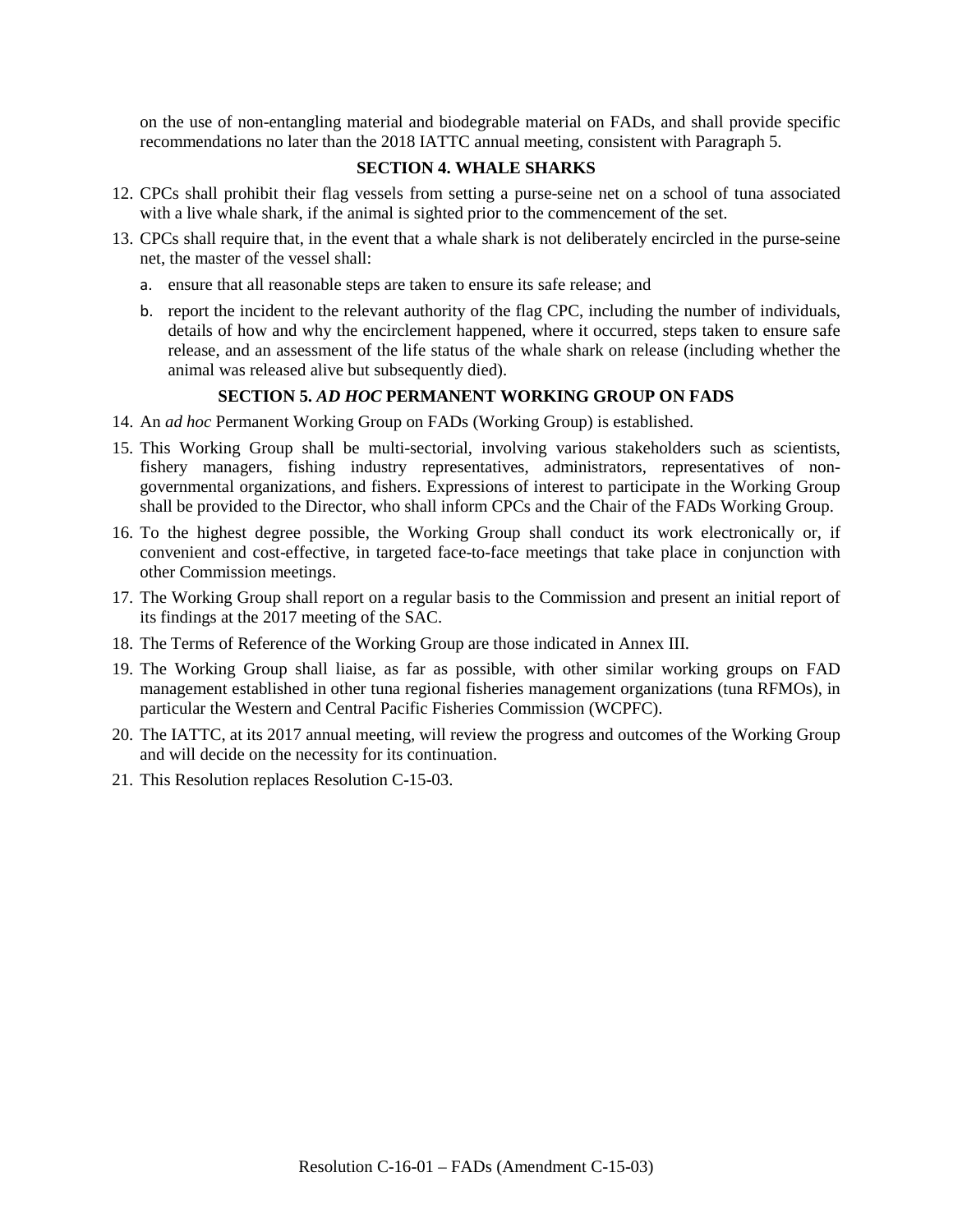#### **Annex I**

CPCs are required to ensure their vessel owners and operators record and report to the appropriate national authorities any interaction with FADs, using a standard format to be developed by the Commission staff.

For each interaction with a floating object, the following information shall be recorded:

- i. Position;
- ii. Date;
- iii. Hour;
- iv. FAD identification<sup>[1](#page-4-0)</sup>;
- v. FAD type (*e.g*., drifting natural FAD, drifting artificial FAD);
- vi. FAD design characteristics (dimension and material of the floating part and of the underwater hanging structure);
- vii. Type of the activity (set, deployment, hauling, retrieving, loss, intervention on electronic equipment, other (specify));
- viii. If the activity is a set, the results of the set in terms of catch and bycatch; and
- ix. Characteristics of any attached buoy or positioning equipment (positioning system, whether equipped with sonar, *etc*.).

#### **Annex II**

#### **Principles for design and deployment of FADs**

- 1. If a flat raft is used as a FAD, the surface structure should not be covered, or only covered with material that attempts to minimize entanglements.
- 2. Any subsurface component of the FAD should be constructed in a manner designed to avoid entangling marine life.
- 3. To reduce the amount of synthetic marine debris, the use of natural or biodegradable materials (such as hessian canvas, hemp ropes, *etc*.) for drifting FADs should be promoted.

#### **Annex III**

The objectives of the Working Group are the following:

- 1. Collect and compile information on FADs in the EPO, including but not limited to data collected by the IATTC and reports prepared by the scientific staff of the IATTC;
- 2. Review the FAD data collection requirements established in this Resolution to assess the need for revision;
- 3. Develop data reporting formats and definitions of terms related to FAD fishing (*e.g*. biodegradable FADs, non-entangling FADs, *etc*.), to implement obligations under this Resolution, in cooperation

<span id="page-4-0"></span> $1$  CPCs shall obtain unique alphanumeric codes from the IATTC staff on a periodic basis and distribute those numbers to the vessels in their fleets for FADs that may be deployed or modified, or in the alternative, if there is already a unique FAD identifier associated with the FAD (*e.g*., the manufacturer identification code for the attached buoy), the vessel owner or operator may instead use that identifier as the unique code for each FAD that may be deployed or modified.

The alphanumeric code shall be clearly painted in characters at least 5 cm in height. The characters shall be painted on the upper portion of the attached radio or satellite buoy in a location that does not cover the solar cells used to power the equipment. For FADs without attached radio or satellite buoys, the characters shall be painted on the uppermost or emergent top portion of the FAD. The vessel owner or operator shall ensure the marking is durable (for example, use epoxy-based paint or an equivalent in terms of lasting ability) and visible at all times during daylight. In circumstances where the observer is unable to view the code, the captain or crew shall assist the observer (*e.g*. by providing the FAD identification code to the observer).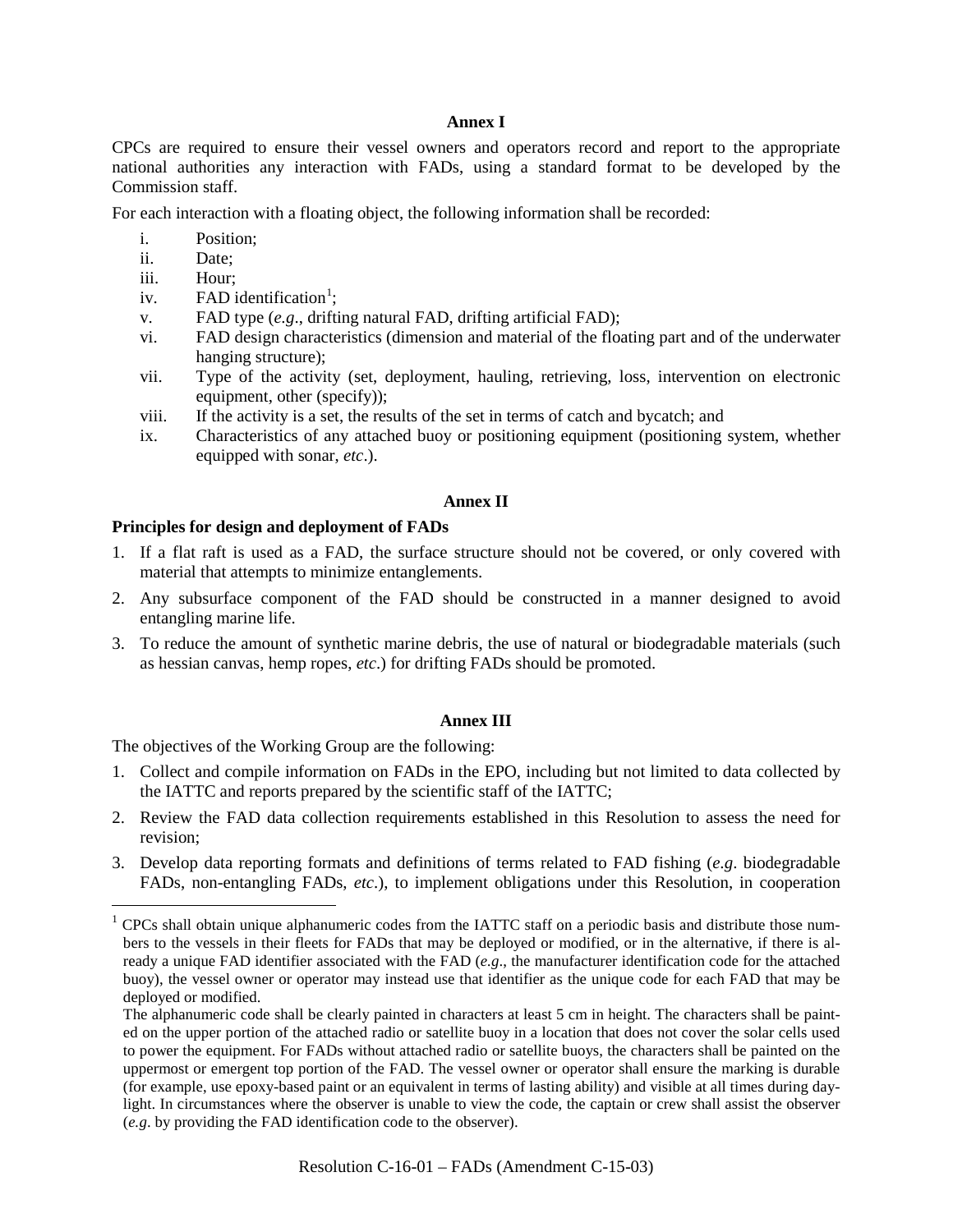with the scientific staff, to be submitted to the Commission for consideration;

- 4. Compile information regarding developments on FADs in other tuna RFMOs;
- 5. Compile information regarding developments on the latest scientific information on FADs, including information on non-entangling FADs, and identify priority areas for research;
- 6. Prepare annual reports for the SAC, including specific recommendations, as appropriate; and
- 7. Identify and review possible FAD management measures, in coordination with the scientific staff and the SAC, and make recommendations to the Commission, as appropriate.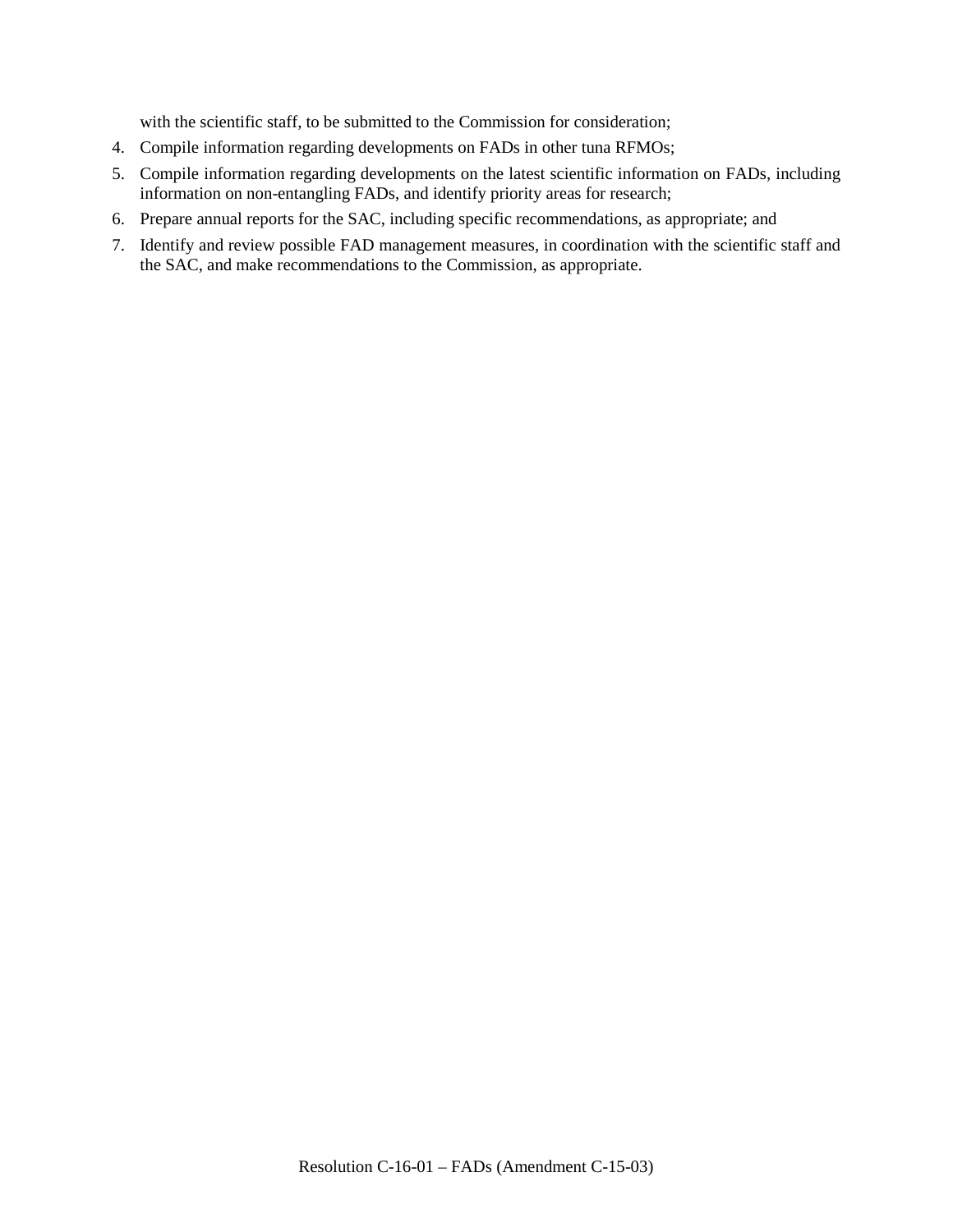### **INTER-AMERICAN TROPICAL TUNA COMMISSION**

# **90TH MEETING**

**La Jolla, California (USA) 27 June-1 July 2016**

### **RESOLUTION C-16-02**

### **RESOLUTION ON A HARVEST CONTROL RULE FOR TROPICAL TUNAS (YELLOWFIN, BIGEYE AND SKIPJACK)**

*The Inter-American Tropical Tuna Commission (IATTC),* gathered in La Jolla, California (USA), on the occasion of its 90th meeting:

*Aware* of its responsibility regarding the scientific study of tunas and tuna-like species in its Convention Area, and for adopting conservation and management measures for those resources,

*Recognizing* that the sustainability of the resource can be reduced if the increase in fishing effort is considerable, and

*Aware* that the capacity of the purse-seine fleets fishing for tunas in the Convention Area continues to increase, and

*Bearing in mind* that Article 7.5.3a of the Code of Conduct for Responsible Fishing indicates that regional fisheries management organisations (RFMOs) should determine stock-specific target reference points, and, at the same time, the action to be taken if they are exceeded, and

*Bearing in mind also* that Article 7.5.3b of the Code of Conduct for Responsible Fishing indicates that RFMOs should determine stock-specific limit reference points, and, at the same time, the action to be taken if they are exceeded; when a limit reference point is approached, measures should be taken to ensure that it will not be exceeded, and

*Taking note* of the variety of opinions that exist regarding the appropriate target reference points relating to the level of fishing mortality or the level of biomass that allow the long-term sustainable exploitation of the fish stocks, with the best possible catches; and on appropriate limit reference points related to the maximum values of fishing mortality or the minimum values of biomass, which should not be exceeded, and

*Recognizing* that, for the fishery for tropical tunas in the Convention Area, decision rules based on the precautionary principle will have to be developed to ensure that management objectives are achieved, including those deriving from the limit and target reference points adopted, and

*Bearing in mind* that, on the basis of the best available scientific information and the precautionary approach, the IATTC has used as an operational harvest control rule (HCR) limiting fishing mortality (*F*) at levels that do not exceed the level corresponding to the maximum sustainable yield (MSY), and

*Considering* that the Commission, during its 87th annual meeting, adopted interim limit and target reference points for yellowfin tuna and bigeye tuna, and

*Bearing in mind* that the IATTC scientific staff indicates in Document SAC-07-07g, that the appropriateness of the operational HCR currently used with regard to the limit reference points has not been investigated in depth; therefore a more comprehensive management strategy evaluation (MSE) is necessary to evaluate the HCR; and alternative HCRs should be considered that include hard and soft limit reference points, that use reference points based on biomass, and that establish well-defined scientific management recommendations in the case that the reference points are exceeded.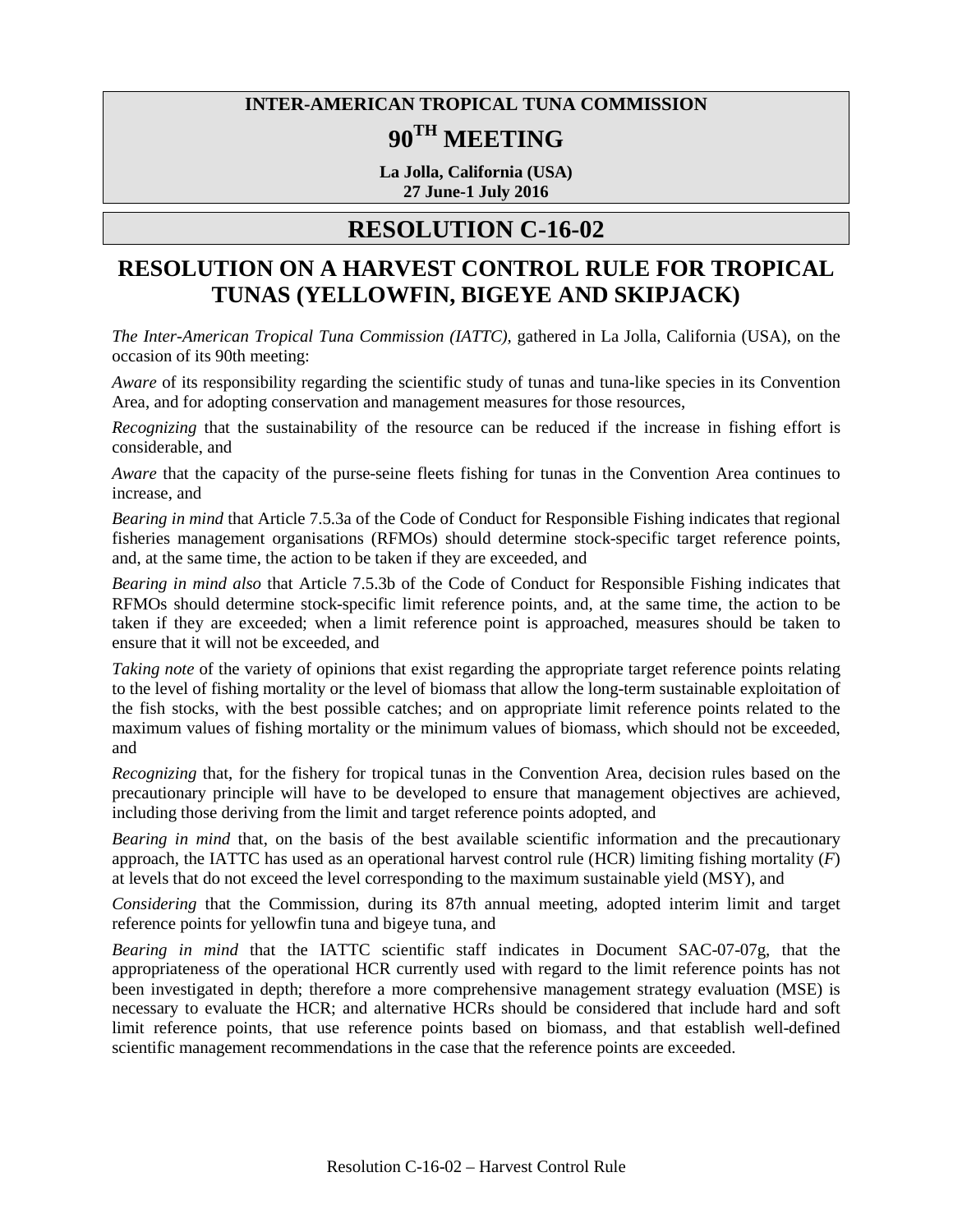#### *Resolves as follows:*

- [1](#page-7-0). For the purposes of this Resolution, the following definitions<sup>1</sup> apply:
	- a. A limit reference point is a conservation reference point based on a level of spawning biomass (*S*LIMIT) or fishing mortality (*F*LIMIT) that should be avoided because going beyond it could endanger the sustainability of the stock;  $F_{0.5R0}$  and  $S_{0.5R0}$  assuming steepness  $h = 0.75$  were adopted by the 87<sup>th</sup> meeting of the IATTC as interim limit reference points for tropical tunas in the EPO.
	- b. A target reference point is a management objective based on a level of spawning biomass  $(S_{TARGE})$  or a fishing mortality rate ( $F_{TARGE}$ ) that should be achieved and maintained.  $S_{MSY}$  and  $F_{\text{MSY}}$  were adopted by the  $87<sup>th</sup>$  meeting of the IATTC as interim target reference points for tropical tunas in the EPO.
	- c. Harvest Control Rules (HCRs) are decision rules that aim to achieve the target reference point and avoid the limit reference point by specifying pre-agreed management actions.
- 2. The recommendations of the IATTC scientific staff on conservation measures for the stocks of tropical tunas (yellowfin, bigeye and skipjack), shall take as their technical basis the limit and target reference points adopted provisionally.
- 3. The harvest control rule (HCR) recommended by the scientific staff for the purse-seine fishery for tropical tunas shall be adopted, in accordance with the following principles:
	- a. The scientific recommendations for establishing management measures in the fisheries for tropical tunas, such as closures, which can be established for multiple years, shall attempt to prevent the fishing mortality rate (*F*) from exceeding the best estimate of the rate corresponding to the maximum sustainable yield  $(F_{\text{MSY}})$  for the species that requires the strictest management.
	- b. If the probability that *F* will exceed the limit reference point  $(F_{LIMIT})$  is greater than 10%, as soon as is practical management measures shall be established that have a probability of at least 50% of reducing *F* to the target level ( $F_{\text{MSY}}$ ) or less, and a probability of less than 10% that *F* will exceed  $F_{\text{LMT}}$ .
	- c. If the probability that the spawning biomass (*S*) is below the limit reference point (*S*LIMIT) is greater than 10%, as soon as is practical management measures shall be established that have a probability of at least 50% of restoring *S* to the target level (dynamic  $S_{MSY}$ ) or greater, and a probability of less than 10% that *S* will descend to below  $S_{\text{LMIT}}$  in a period of two generations of the stock or five years, whichever is greater.
	- d. For fisheries that use gears other than purse-seine nets, the recommendations by the IATTC scientific staff on additional management measures shall be as consistent as possible with those adopted for the purse-seine fishery, while taking account of the impact of those fisheries on the species compared with that of purse-seine fishery.
- 4. The scientific staff of the Commission shall carry out additional assessments of these HCRs and alternatives, which shall be presented to the Scientific Advisory Committee for examination in order to allow the Commission to adopt a permanent HCR.
- 5. The IATTC shall continue to promote, encourage, and insist on compatibility between the conservation and management measures adopted by the IATTC and the WCPFC in their objectives and efficacy with regard to the tropical tuna stocks.
- 6. The Director shall communicate this Resolution to the Secretariat of the WCPFC.

<span id="page-7-0"></span> $<sup>1</sup>$  Other definitions :</sup>

 $F_{\text{MSY}}$ : fishing mortality rate corresponding to the maximum sustainable yield;

 $B_{\text{MSY}}$ : spawning biomass corresponding to the maximum sustainable yield;

 $S_{0.5r0}$ : spawning biomass corresponding to that which produces a 50% reduction in recruitment as calculated in a Beverton-Holt spawner-recruit model with steepness of 0.75;

Resolution C-16-02 – Harvest Control Rule  $F_{0.5R0}$ : fishing mortality that causes spawning biomass to be reduced to  $S_{0.5r0}$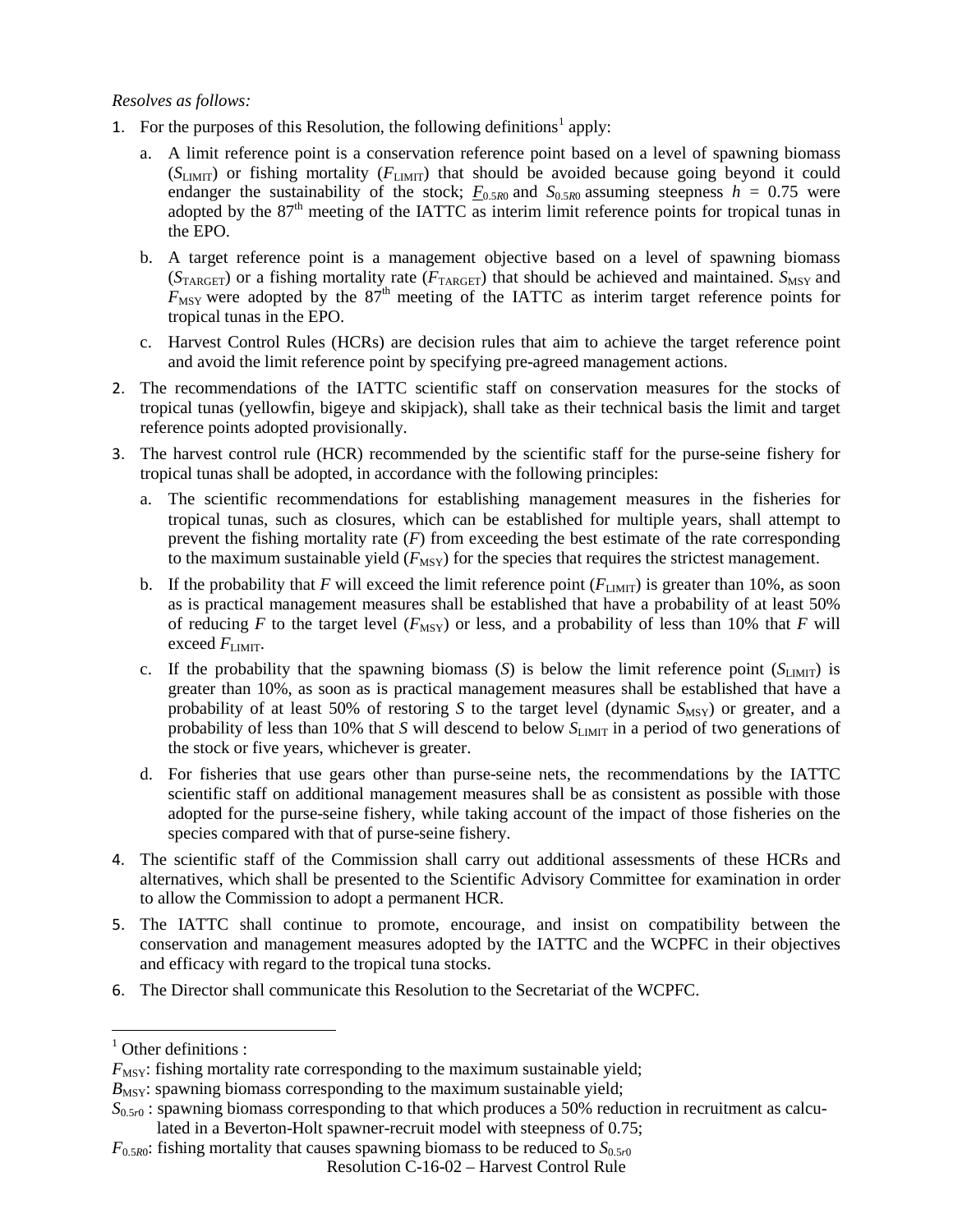# **INTER-AMERICAN TROPICAL TUNA COMMISSION 90TH MEETING**

**La Jolla, California (USA) 27 June-1 July 2016**

### **RESOLUTION C-16-03**

# **RESOLUTION ON PACIFIC BLUEFIN TUNA**

*The Inter-American Tropical Tuna Commission (IATTC)*, gathered in La Jolla, California (USA), on the occasion of its  $90<sup>th</sup>$  Meeting:

*Taking into account* that the stock of Pacific bluefin tuna is caught in both the Western and Central Pacific Ocean (WCPO) and the Eastern Pacific Ocean (EPO);

*Expressing concern* that the latest stock assessment in 2016 by the International Scientific Committee for Tuna and Tuna-like Species in the North Pacific Ocean (ISC) shows the following:

- The spawning stock biomass (SSB) declined steadily from 1996 to 2010
- The decline appears to have ceased since 2010, although the stock remains near historically low levels and is experiencing exploitation rates above all calculated biological reference points except *FMED* and *Floss*;
- If the low recruitment of recent years continues, the risk of the SSB falling below its historically lowest observed level would increase; and
- Further reductions in fishing mortality, particularly of juveniles, would contribute to achieving the recovery objective, *i.e*., rebuilding the SSB to the historical median by 2024 with a probability of at least 60%.

*Recognizing* that the 2012 stock assessment by the ISC showed that further reductions in fishing mortality and catch over the whole range of ages should be considered in both Commissions to reduce the risk of the SSB falling below its historically low level.

*Recalling* that Article VII, paragraph 1(c) of the Antigua Convention provides that the Commission shall "*adopt measures that are based on the best scientific evidence available to ensure the long-term conservation and sustainable use of the fish stocks covered by this Convention and to maintain or restore the populations of harvested species at levels of abundance which can produce the maximum sustainable yield*...";

*Recognizing also* that the impact of the fishery for Pacific bluefin tuna in the WCPO on SSB is proportionally much greater (84%) than in the EPO fisheries (16%), and that its rate of increase in recent years has also been comparatively much greater;

*Affirming* that it is necessary to adopt comparable, compatible, and rigorous management measures, taking into account the catch in the EPO and WCPO fisheries in both Commissions (IATTC and WCPFC) that have the responsibility and competence over this resource, in order to reduce the fishing mortality throughout its range and to ensure to the rebuilding of the stock;

*Noting* that, consistent with guidance from the 89<sup>th</sup> Meeting of the IATTC, the Chairman of the IATTC wrote to the Executive Director of the WCPFC on 1 December 2015, exhorting the WCPFC to consider at its annual meeting, among other things, working on the development of a coordinated rebuilding and management plan for the stock of Pacific bluefin tuna, and that the IATTC shall ask the WCPFC for a joint meeting with all interested parties after the stock assessment by the ISC in 2016, in order to adopt equivalent reference points;

*Noting* further that, in a 24 June 2016 communication from the Chairman of the Northern Committee (NC) of the WCPFC to the Director of the IATTC, the NC Chairman proposed a joint IATTC/NC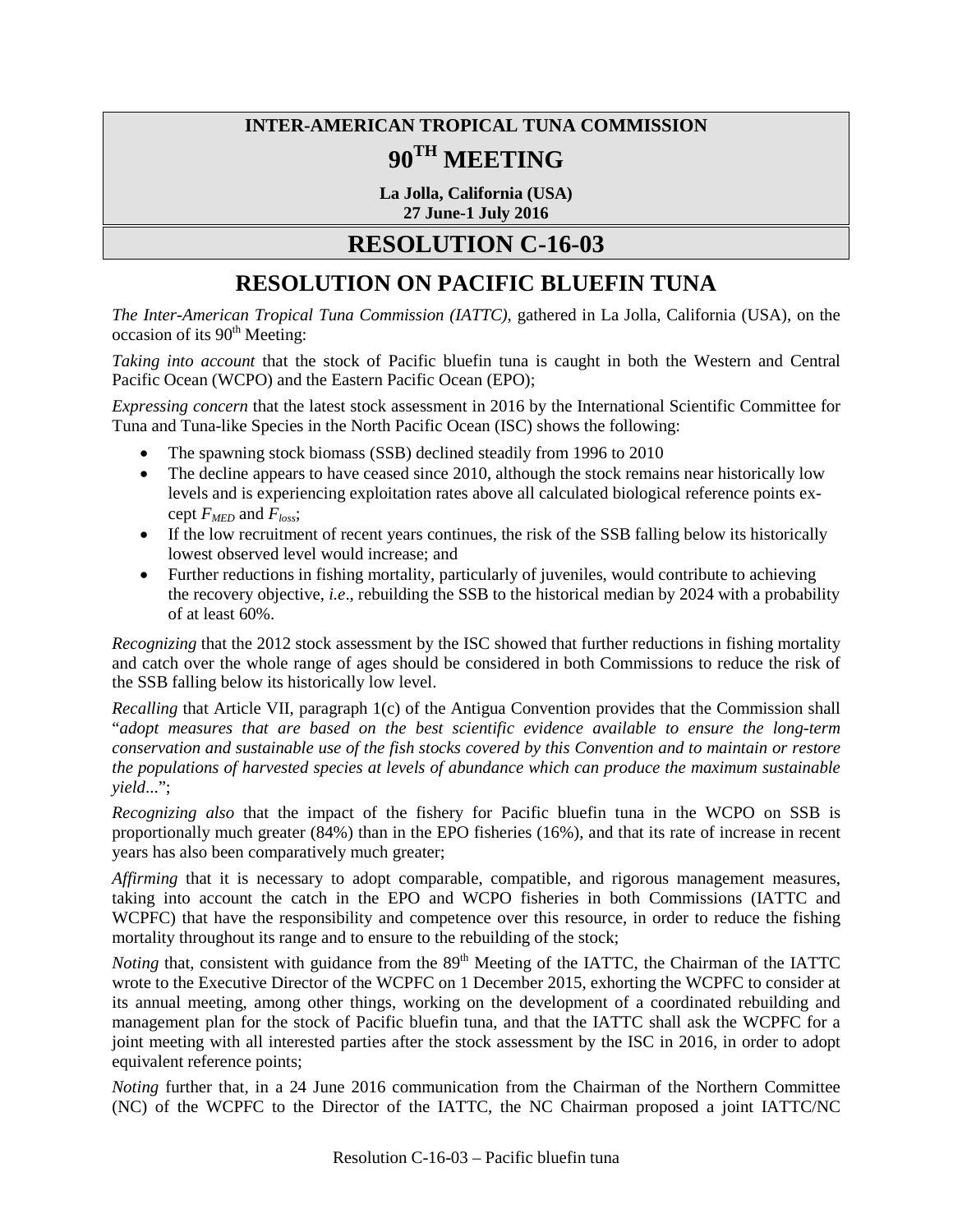meeting on Pacific bluefin tuna management, and proposed further that it be held in conjunction with the next meeting of the NC (NC12) in Fukuoka, Japan, in August 2016; and

*Acknowledging* once again the importance for both Commissions taking complementary and effective measures to reduce the fishing mortality of Pacific bluefin tuna throughout the entire range of age classes, and the importance of moving forward with such a Joint IATTC/NC meeting on Pacific bluefin tuna management at the earliest time practicable;

*Resolves as follows*:

- 1. In order to review the current management measures, notably the initial rebuilding target, and to promote the objectives of rebuilding the Pacific bluefin stock and a long-term management framework for the stock and associated fisheries, CPCs shall coordinate with the WCPFC, through a series of joint meetings to occur at least annually, beginning with the first meeting in August 2016, and continuing until CPCs have accomplished the objectives.
- 2. The Director, on behalf of the Commission, shall respond to the communication from the Chairman of the NC, agreeing to an initial Joint IATTC/NC working group meeting, with the following comments concerning structure and objectives:
	- a. IATTC agrees to hold the joint meeting during NC12.
	- b. The joint meetings shall be co-chaired by one representative from the IATTC and NC, respectively.
	- c. Meetings shall be open to observers.
	- d. The outcomes of the meetings shall be directly reported to the NC and IATTC so they may be considered for adoption through IATTC Resolutions and WCPFC Conservation and Management Measures;
	- e. The objectives of the joint meetings are the following:
		- i. To review the current management measures and the initial rebuilding target, and discuss at this first joint meeting (i) the conduct of the meeting(s) under joint chairmanship; (ii) the respective roles and responsibilities of the ISC and the IATTC scientific staff, and ways to promote further cooperation between the two; and (iii) how future joint meetings will be held, including a commitment to holding the joint meeting on an annual basis.
		- ii. To reach agreement that the basin-wide rebuilding plan for Pacific bluefin and long-term management framework will be harmonized across the Pacific, and will be designed to return the population to a target reference point to be agreed.
		- iii. To reach agreement that the joint meeting shall develop advice for the two Commissions consistent with the objective that the IATTC and WCPFC are able to adopt harmonized management objectives with precautionary levels of risk; target and limit reference points that are based on best scientific practices and the best available science, the respective Convention mandates, and appropriate candidate harvest control rules that include pre-agreed management actions; and
		- iv. To reach agreement that the candidate harvest control rules will be tested through a Management Strategy Evaluation, and then a harmonized final harvest control rule will be proposed for adoption by the respective Commissions.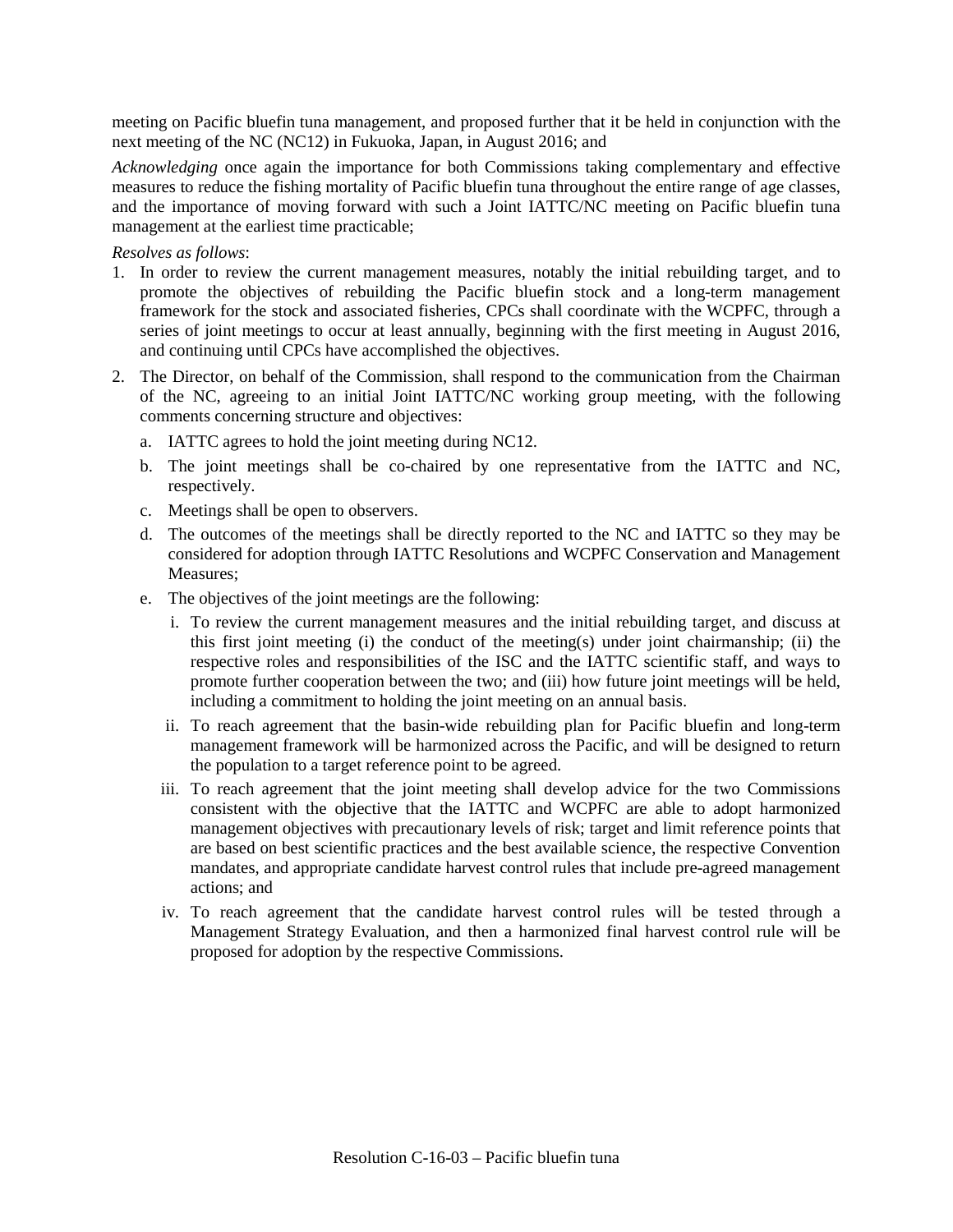# **INTER-AMERICAN TROPICAL TUNA COMMISSION 90TH MEETING**

**La Jolla, California (USA) 27 June-1 July 2016**

# **RESOLUTION C-16-04**

# **AMENDMENT TO RESOLUTION C-05-03 ON THE CONSERVATION OF SHARKS CAUGHT IN ASSOCIATION WITH FISHERIES IN THE EASTERN PACIFIC OCEAN**

*The Inter-American Tropical Tuna Commission:* 

*Resolves as follows*, in order to amend Resolution C-05-03*:*

1. Paragraph 8 is replaced by the following paragraph:

"8. CPCs shall, where possible, undertake research to:

- a. identify ways to make fishing gears more selective, where appropriate, including research into alternative measures to prohibiting wire leaders;
- b. improve knowledge of key biological/ecological parameters, life-history and behavioural traits, and migration patterns of key shark species;
- c. identify key shark mating, pupping, and nursery areas; and
- d. improve handling practices for live sharks to maximise post-release survival."
- 2. Current paragraph 9 of Resolution C-05-03 is deleted.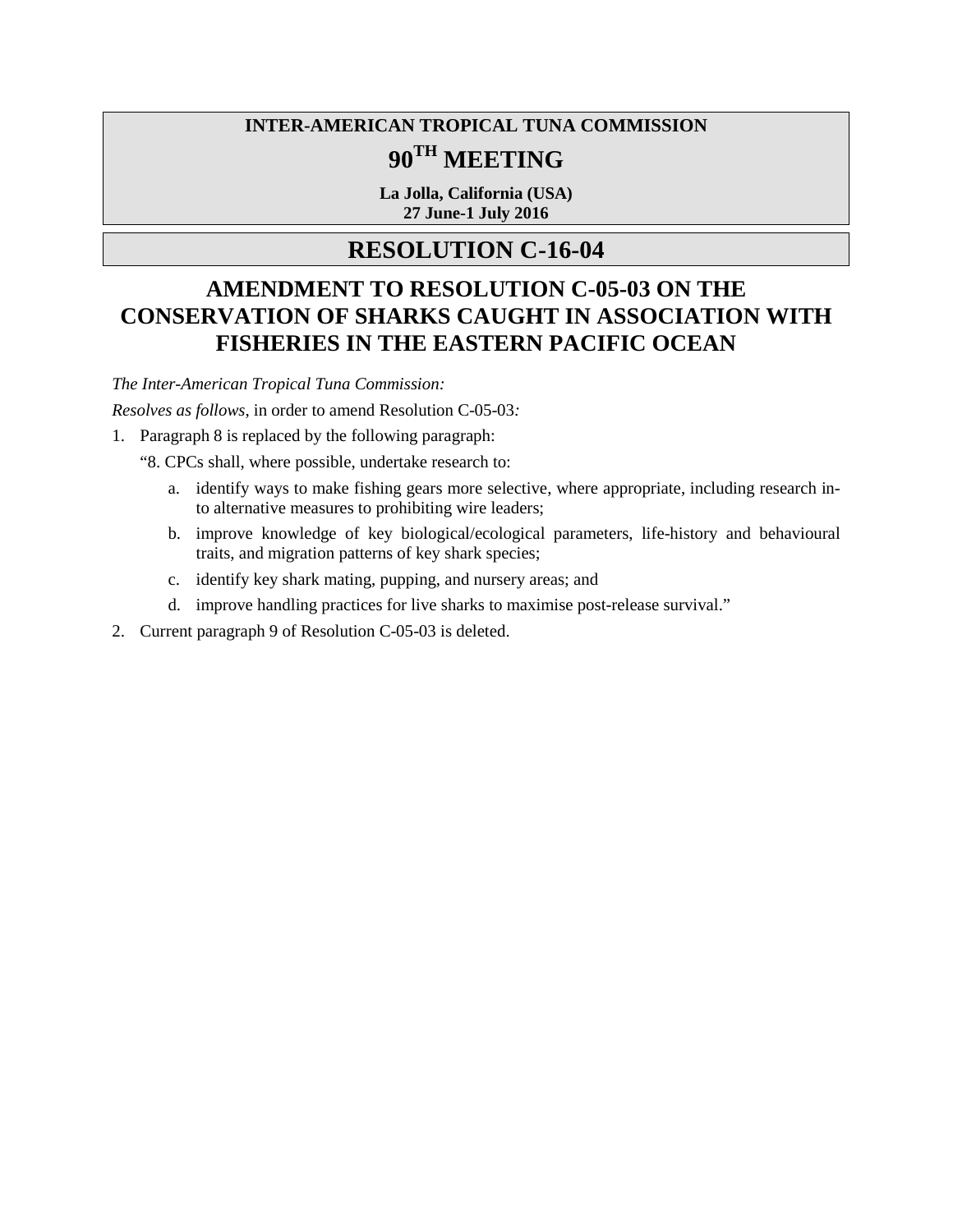# **INTER-AMERICAN TROPICAL TUNA COMMISSION 90TH MEETING**

**La Jolla, California (USA) 27 June-1 July 2016**

### **RESOLUTION C-16-05**

### **RESOLUTION ON THE MANAGEMENT OF SHARK SPECIES**

*The Inter-American Tropical Tuna Commission (IATTC):*

*Noting* that sharks are part of the pelagic ecosystems in the IATTC Convention Area and are caught by vessels fishing for tunas and tuna-like species and in fisheries targeting sharks;

*Recalling* that under the Antigua Convention, "*fish stocks covered by this Convention*" means "*stocks of tunas and tuna-like species and other species of fish taken by vessels fishing for tunas and tuna-like species in the Convention Area*", and that under Article VIII, paragraph 1 (c), the Commission shall "*adopt measures to ensure the long-term conservation and sustainable use of the fish stocks covered by this Convention*";

*Further recalling* that Article VII, paragraph 1 (f) of the Antigua Convention establishes that the Commission shall "*adopt, as necessary, conservation and management measures and recommendations for species belonging to the same ecosystem and that are affected by fishing for, or dependent on or associated with, the fish stocks covered by the Convention, with a view to maintaining or restoring populations of such species above levels at which their reproduction may become seriously threatened*";

*Recognizing* that the [IATTC Fishery Status Reports](http://www.iattc.org/FisheryStatusReportsENG.htm) show the silky shark (*Carcharhinus falciformis*) and the hammerhead shark (*Sphyrna spp.*) as the shark species most frequently caught by purse-seine vessels fishing for tuna in the Convention Area,

*Further recognizing* that the *[Specifications for data provision](http://www.iattc.org/PDFFiles2/Misc/Data-provisions-requirements-2016ENG.pdf)*<sup>[1](#page-11-0)</sup> circulated by the Director on 25 March 2016 identify silky and hammerhead sharks as among the "*principal species known to be caught by vessels and gears fishing for species under the purview of the Commission in the Convention Area*";

*Noting* the commitments that IATTC Members have made regarding shark conservation in other IATTC resolutions, including Resolution  $C-11-10$  on the conservation of oceanic whitetip sharks and Resolution [C-05-03](http://www.iattc.org/PDFFiles2/Resolutions/C-05-03-Sharks.pdf) on the conservation of sharks caught in association with fisheries in the Convention Area; and

*Further noting* the IATTC staff's [2016 Conservation Recommendations](http://www.iattc.org/Meetings/Meetings2016/June/pdf-files/IATTC-90-04d-Conservation-recommendations-2016REV.pdf) for the release of sharks caught by purse-seine vessels and for prohibiting the use of shark lines by longline vessels;

*Agrees that:* 

- 1. The IATTC scientific staff shall develop a workplan, with a timeline to share with the Commission in advance of the meeting of the Scientific Advisory Committee in 2017, for completing full stock assessments for the silky shark (*Carcharhinus falciformis*) and hammerhead sharks (*i.e*., *Sphyrna lewini*, *S. zygaena* and *S. mokarran*). The workplan shall clearly identify any data requirements needed to complete the stock assessments for these species and the action plan for meeting the timelines in the workplan.
- 2. CPCs shall require their fishers to collect and submit catch data for silky and hammerhead sharks, and shall submit the data to the IATTC in accordance with IATTC data reporting requirements. CPCs shall also record, through observer programs or other means, for purse-seine vessels of all capacity classes, the number and status (dead/alive) of silky sharks and hammerhead sharks caught and re-

<span id="page-11-0"></span><sup>&</sup>lt;sup>1</sup> <http://www.iattc.org/PDFFiles2/Misc/Data-provisions-requirements-2016ENG.pdf>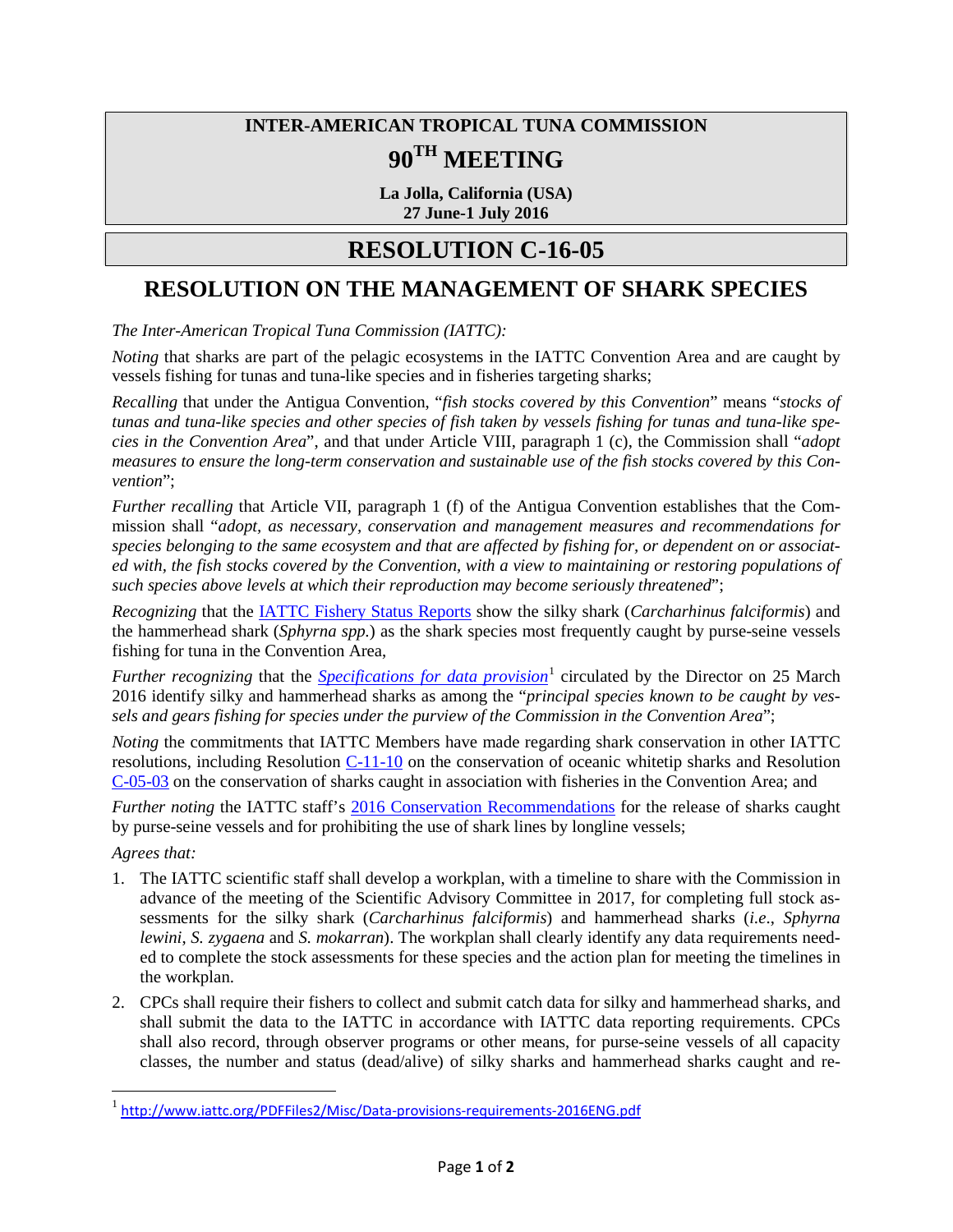leased, and report it to the IATTC.

- 3. CPCs shall require purse-seine vessels flying their flag to follow safe release requirements for all sharks, except those retained aboard the vessel. Any shark (whether alive or dead) caught in the Convention Area that is not retained must be promptly released unharmed, to the extent practicable, as soon as it is seen in the net or on the deck, without compromising the safety of any persons. If a shark is alive when caught and is not retained, the shark must be released by using the following procedures, or equally effective means:
	- a. Sharks must be released out of the net by directly releasing them from the brailer into the ocean. Sharks that cannot be released without compromising the safety of persons or the sharks before being landed on deck must be returned to the water as soon as possible, either utilizing a ramp from the deck connecting to an opening on the side of the vessel, or through escape hatches. If ramps or escape hatches are not available, the sharks must be lowered with a sling or cargo net, using a crane or similar equipment, if available.
	- b. The use of gaffs, hooks, or similar instruments is prohibited for the handling of sharks. No shark may be lifted by the head, tail, gill slits, or spiracles, or by using bind wire against or inserted through the body, and no holes may be punched through the bodies of sharks (*e.g*., to pass a cable through for lifting the shark).
	- c. No whale shark (*Rhincodon typus*) may be towed out of a purse-seine net, *e.g.,* using towing ropes.
- 4. CPCs shall prohibit longline vessels flying their flag and targeting tuna or swordfish in the Convention Area from using "shark lines" (individual lines attached to the floatline or to the floats directly, and used to target sharks; Figure 1).
- 5. This Resolution shall enter into force on 1 January 2018.



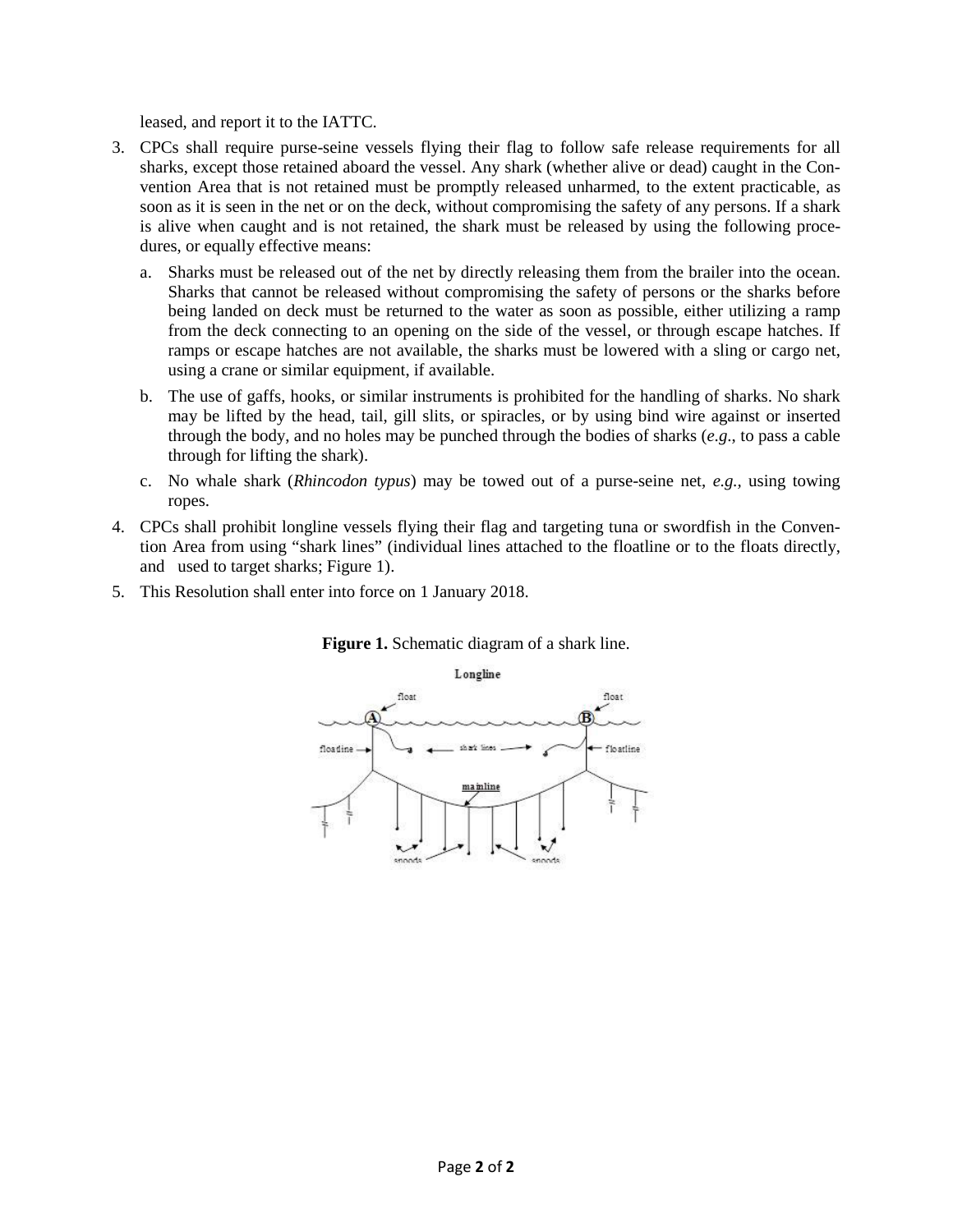# **INTER-AMERICAN TROPICAL TUNA COMMISSION 90TH MEETING**

**La Jolla, California (USA) 27 June-1 July 2016**

### **RESOLUTION C-16-06**

# **CONSERVATION MEASURES FOR SHARK SPECIES, WITH SPECIAL EMPHASIS ON THE SILKY SHARK (***Carcharhinus falciformis***), FOR THE YEARS 2017, 2018, AND 2019**

*The Inter-American Tropical Tuna Commission (IATTC)*, gathered in La Jolla, California (USA), on the occasion of its 90th meeting:

*Considering* that Article VII, paragraph 1 (f), of the Antigua Convention indicates that the Commission shall "*adopt, as necessary, conservation and management measures and recommendations for species belonging to the same ecosystem and that are affected by fishing for, or dependent on or associated with, the fish stocks covered by [the] Convention*";

*Recalling* Article IV, paragraph 3, of the Antigua Convention, which states that "*where the status of target stocks or non-target or associated or dependent species is of concern, the members of the Commission shall subject such stocks and species to enhanced monitoring in order to review their status and the efficacy of conservation and management measures, revising those measures regularly in the light of new scientific information available*";

*Recognizing* that silky sharks (*Carcharhinus falciformis*) are the shark species most commonly caught as bycatch by purse-seine vessels in the Convention Area;

*Recognizing* that measures should be implemented to allow silky shark populations to rebuild in the Convention Area; and

*Aware* of the need to establish conservation measures for the protection of sharks, especially the silky shark;

*Agrees as follows:*

- 1. Members and Cooperating Non-Members (CPCs) shall prohibit retaining on board, transshipping, landing, or storing, in part or whole, carcasses of silky sharks (*Carcharhinus falciformis*) caught by purse-seine vessels in the IATTC Convention Area.
- 2. CPCs shall require all longline vessels whose fishing licences do not include sharks as a fishing target but catch sharks incidentally, to limit bycatch of silky sharks to a maximum of 20% of the total catch by fishing trip in weight. The 20% limit is set as an interim limit in the absence of data and scientific analysis on which to base conservation and management measures, and will be revised, based on recommendations by the staff, once improved species-level catch and composition data are available.
- 3. CPCs shall require their vessels using surface longlines<sup>[1](#page-13-0)</sup> to limit the catch of silky sharks of less than 100 cm total length to 20% of the total number of silky sharks caught during the trip.
- 4. CPCs shall subject the fisheries referred to in paragraphs 2 and 3 to effective monitoring measures to determine if the 20% maximum is exceeded, such as through port inspections and review of observer data, and shall report to the Commission information on percentages reached, in accordance with

<span id="page-13-0"></span> $1$  For the purposes of this resolution, surface longlines are those in which the majority of hooks fish at depths shallower than 100 meters, in normal circumstances, and target species other than swordfish.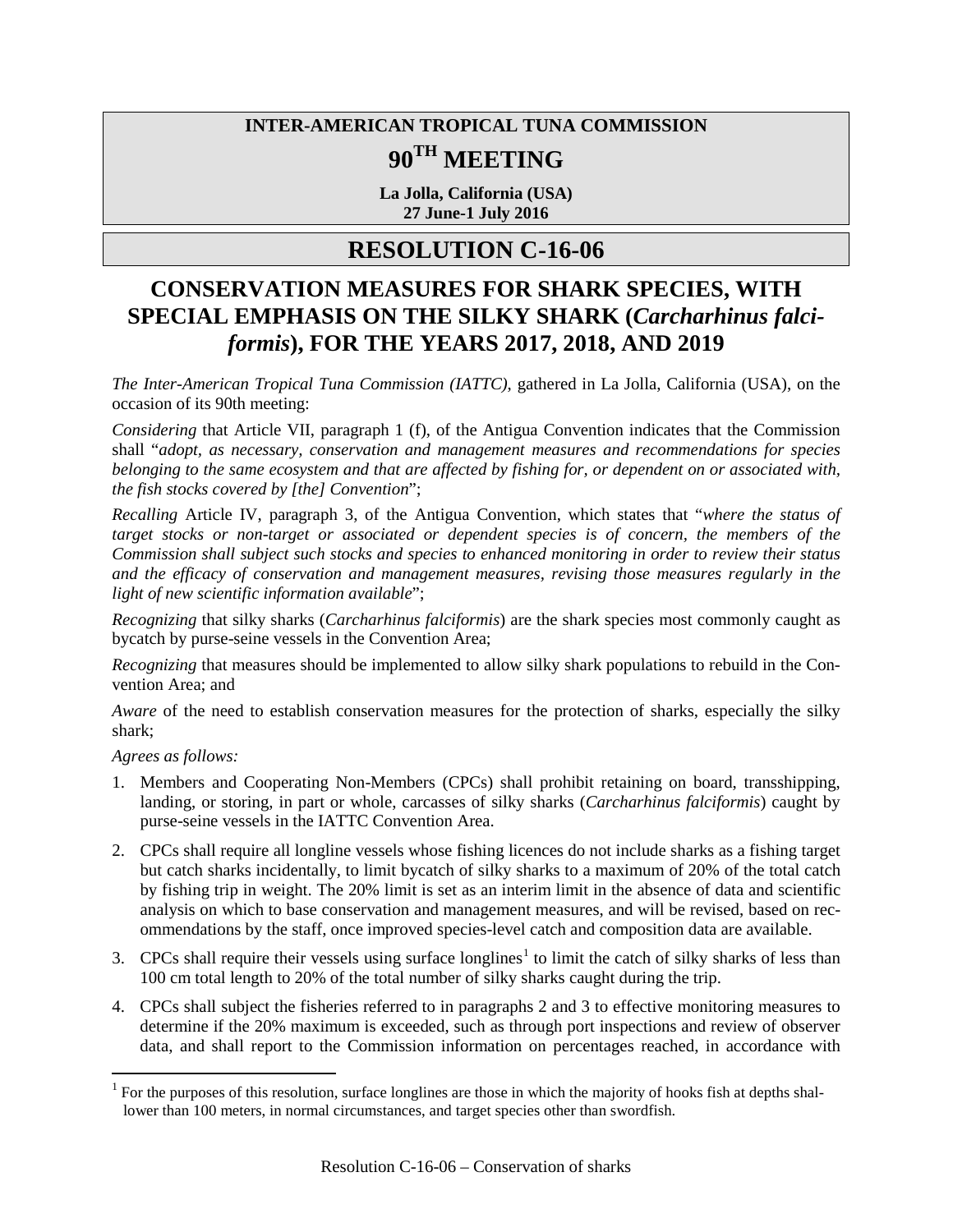IATTC data submission requirements.

- 5. CPCs shall require vessels to not fish in silky shark pupping areas, as may be adopted by the Commission, in accordance with the recommendation of the IATTC scientific staff, in coordination with the Scientific Advisory Committee (SAC), and.
- 6. For those multi-species fisheries using surface longlines that have captured more than 20% of silky sharks in weight on average, CPCs shall prohibit the use of steel leaders during a period of three consecutive months each year. The average proportion of silky sharks in the catch will be calculated from data of the previous calendar year. New vessels entering the multi-species fisheries affected by this Resolution and those for which no data are available from the period immediately prior shall be subject to the provisions of this paragraph.
- 7. The IATTC scientific staff, in coordination with the SAC, shall recommend the most appropriate period for the purposes of paragraph 6 on the basis of the analysis of the data provided by CPCs to be taken into consideration in the revision of this measure.
- 8. Vessels of less than 12 m length overall using manually-operated fishing gear (*i.e*. without mechanical or hydraulic winches) and that do not deliver to motherships at any time during the fishing trip are excluded from the application of this resolution. For this excluded fleet, CPCs shall work with the Commission's scientific staff on the immediate establishment of data-collection programs, which shall be presented at the meeting of the SAC in 2017.
- 9. CPCs shall notify the Director, before 1 October of each year, the single period of restricted use of steel leaders referred to in paragraph 6 which will be observed for the following calendar year.
- 10. CPCs shall keep a record of the vessels and the period to which each vessel operator or owner has committed for the enforcement of this resolution.
- 11. CPCs shall require the collection and submission of catch data for silky sharks, in accordance with IATTC data reporting requirements. CPCs shall also record, through observer programs and other means, for purse-seine vessels of all capacity classes, the number and status (dead/alive) of silky sharks caught and released, and report it to the IATTC.
- 12. The Commission shall prioritize research by the scientific staff in the following areas:
	- a. Identification of the pupping areas of the silky shark.
	- b. Mitigation of bycatch of sharks, especially in longline fisheries, and survival of sharks caught by all types of gears, giving priority to gears with significant catches. Survival experiments should include studies of the effects on survival of shorter sets and the use of circle hooks.
	- c. Improve handling practices for live sharks to maximise post-release survival.
	- d. The appropriateness of the percentage limit on silky sharks catch established in paragraphs 2 and 3.
- 13. This Resolution shall be reviewed annually at the meeting of the SAC, in order to evaluate the adequacy of the measures, notably those in paragraphs 2, 3 and 6.
- 14. This Resolution shall enter into force on 1 January 2017, and shall be reviewed at the IATTC annual meeting in 2019.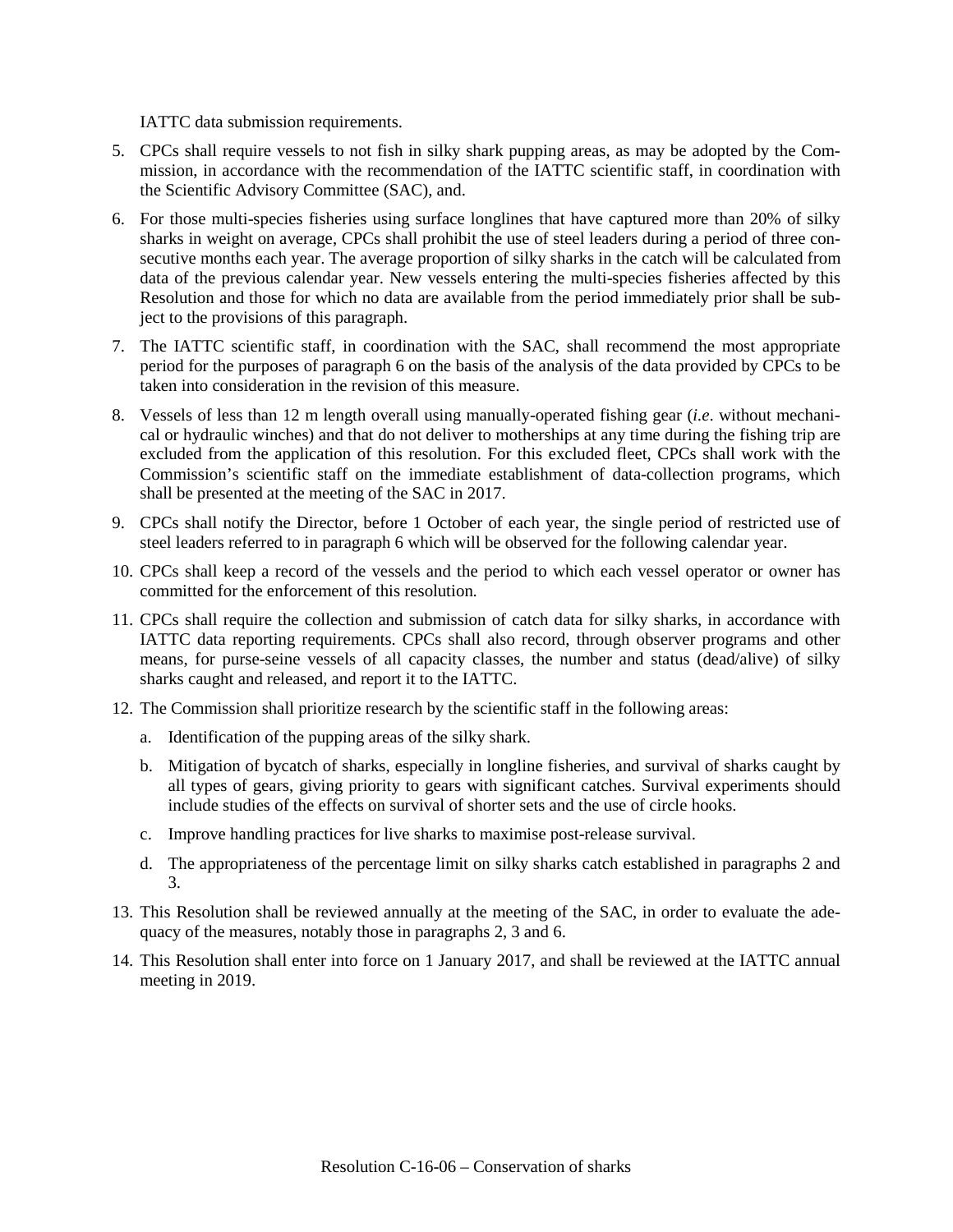# **INTER-AMERICAN TROPICAL TUNA COMMISSION**

# **90TH MEETING**

**La Jolla, California, USA 27 June-01 July 2016**

### **RESOLUTION C-16-07**

### **FINANCING FOR FISCAL YEAR 2017**

*The Inter-American Tropical Tuna Commission* (IATTC), gathered in La Jolla, California, USA, on the  $occasion$  of its  $90<sup>th</sup>$  Meeting:

*Understanding* the importance of ensuring sufficient funding for the Commission in a timely manner, so that it may continue to effectively develop and implement the agreed conservation and management program for the living marine resources of the IATTC Convention Area, and conduct the associated data collection and research;

*Noting* that non-payment of the agreed contributions may impair the Commission's ability to continue its operations;

*Aware* that the allocation of the costs of supporting the Commission among Members should be transparent, fair and equitable, stable, and predictable, but also should allow for redistribution of costs as new Members join;

*Taking into account* Resolution C-15-05, whereby the Commission, at its 89<sup>th</sup> Meeting, agreed on a formula for calculating the contributions of the Members to the Commission's budget for the years 2013- 2017 and beyond,;

*Taking into account* the relevant provisions of the Antigua Convention;

*Noting* that several non-Members derive benefits from catching or utilizing fish covered by the Convention, but do not make contributions to the Commission's budget;

*Taking note* of the Commission staff's proposals regarding the budget presented in Document CAF-04-04; and

*Recognizing* the need to seek economies in the operation of the Commission, in order to reduce costs;

*Agrees:*

- 1. To adopt a budget of US\$ 6,737,489 for fiscal year (FY) 2017.
- 2. That the Members shall contribute to the Commission's budget for FY 2017 in accordance with the following schedule:

|               | <b>FY 2017</b> |
|---------------|----------------|
|               | (US\$)         |
| <b>Belize</b> | 35,387         |
| Canada        | 117,004        |
| China         | 149,021        |
| Colombia      | 279,534        |
| Korea         | 185,629        |
| Costa Rica    | 70,861         |
| Ecuador       | 1,171,914      |